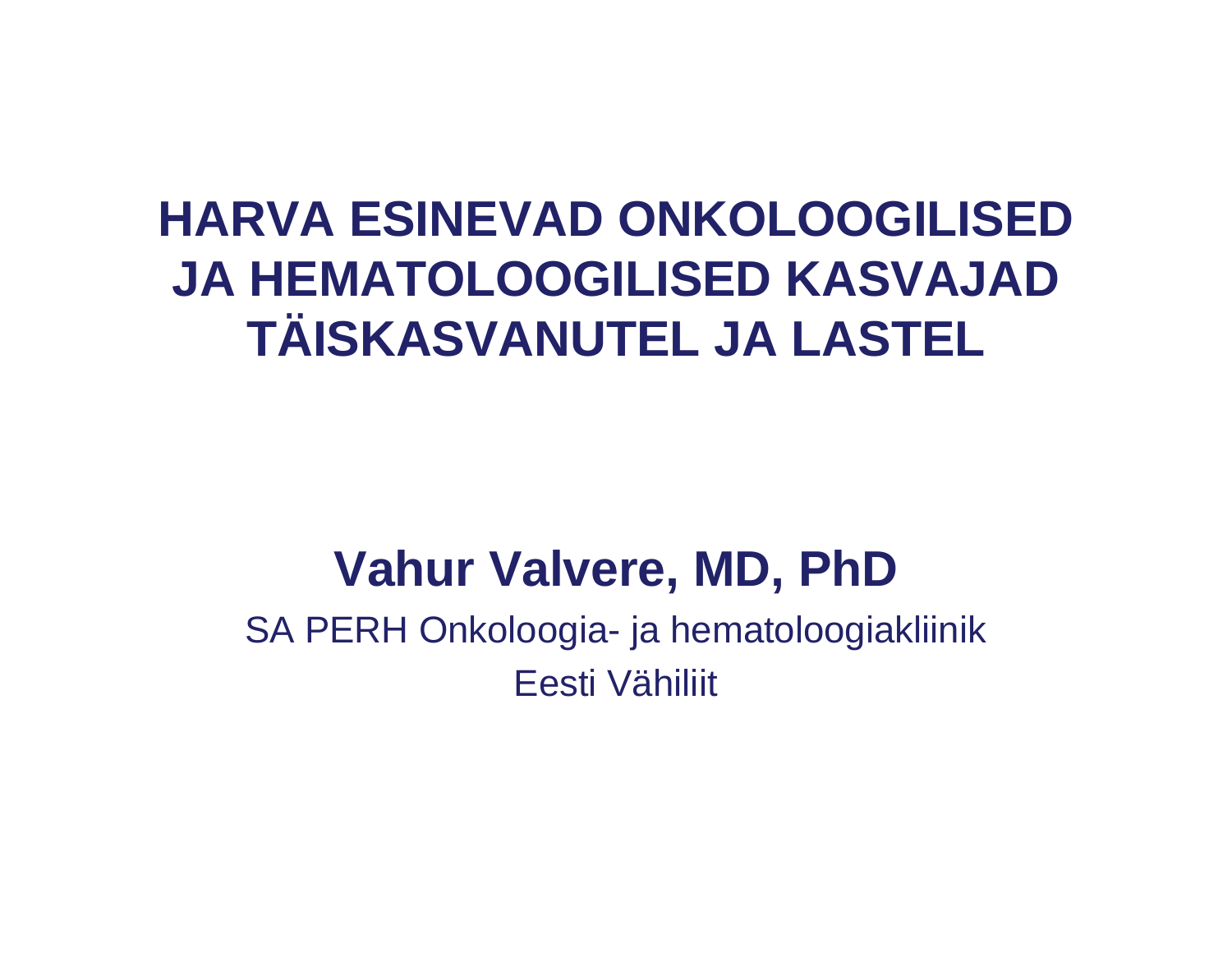#### **Eesti Vähiliidu teaduskonverents "Harva esinevad onkoloogilised ja hematoloogilised kasvajad täiskasvanutel ja lastel"**

SOKOS Hotel Viru konverentsikeskus 7. detsember 2012

- •**PROGRAMM**
- •**11.00 Avamine**
- $\bullet$ **I Neuroendokriintuumorid (NET)**
- •11.10-11.50 **Prof Barbo Eriksson (Sweden)** "State-of-the-art management of NET"
- $\bullet$ 11.50-12.05 **Dr Tiit Suuroja (PERH)** "NE-tuumorite diagnostika- ja ravivõimalused Eestis"
- $\bullet$ 12.05-12.15 **Diskussioon**
- •**II Sarkoomid**
- $\bullet$ 12.15-13.15 **Prof Bernd Kasper (Germany)** "State-of-the art management of bone and soft tissue sarcomas"
- •13.15-13.30 **Dr Helis Pokker (PERH)** "Sarkoomide diagnostika- ja ravivõimalused Eestis"
- $\bullet$ 13.30-13.45 **Dr Aare Märtson (TÜK)** "Sarkoomide kirurgilise ravi võimalused Eestis"
- $\bullet$ 13.45-14.00 **Diskussioon**
- •**14.00-15.00 LÕUNA**
- •**III Kasvajad lastel**
- •15.00-15.45 **Dr Kadri Saks** "Laste pahaloomuliste haiguste diagnoosimisest ja ravist Eestis"
- •**15.45-16.00 Diskussioon**
- •**16.00-16.45 PANEELDISKUSSIOON JA KOKKUVÕTE KONVERENTSIPÄEVAST**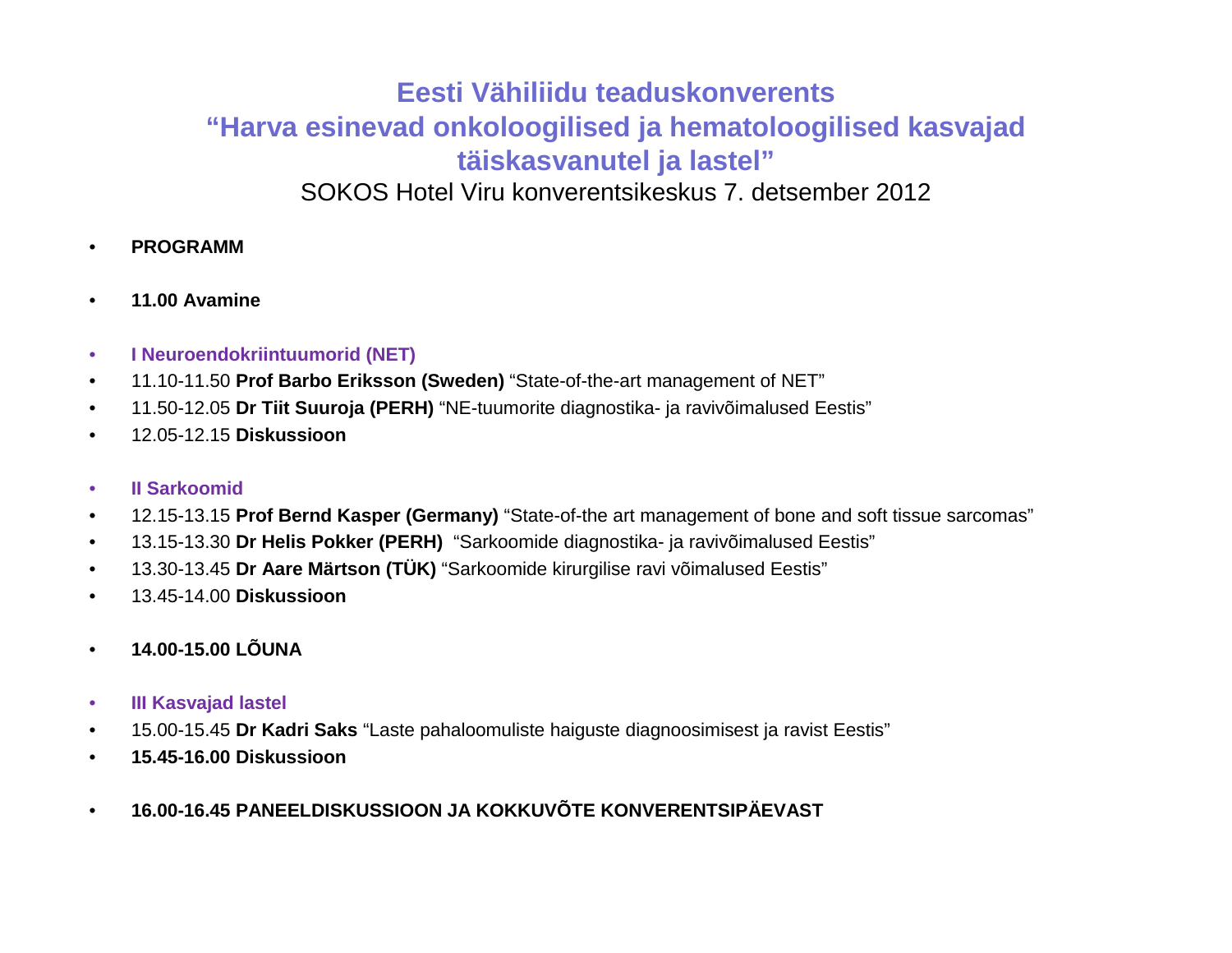#### **Short CV of Prof Barbro Eriksson, MD, PhD**

Medical Doctor, Uppsala University, Sweden, 1978 Specialist in Oncology, Uppsala university, 1988, Specialist in Endocrinology, Uppsala University, 1989 Specialist in Internal Medicine, Uppsala University, 1993 PhD Thesis on "Recent Advances in the Diagnosis and Management of Endocrine Pancreatic Tumors", Uppsala University, 1988 Associate Professor of Endocrinology, Uppsala University, 1989 Senior Consultant in Endocrine Oncology, 1992 onwards Head of Department of Endocrine Oncology, University Hospital, Uppsala 1998-2011 Member of ENETS Executive Committee 2004-2009

#### **Current positions:**

 **Professor of Endocrine Oncology, University Hospital, Uppsala, Sweden, since 2003 Head of ENETS Center of Excellence in Uppsala 2009-2012 Member of ENETS Advisory Board since 2009** 

Research and Publications:

Ongoing research in diagnostic procedures (chromogranin A, positron emission tomography – PET) and development of new therapies (interferon, somatostatin analogs, PRRT, and molecular targeted therapies) in neuroendocrine tumors (NET) since 1985 and actually introduced temozolomide in this patient group in 1999. Results have been published in more than 220 publications of which more than 179 are original articles.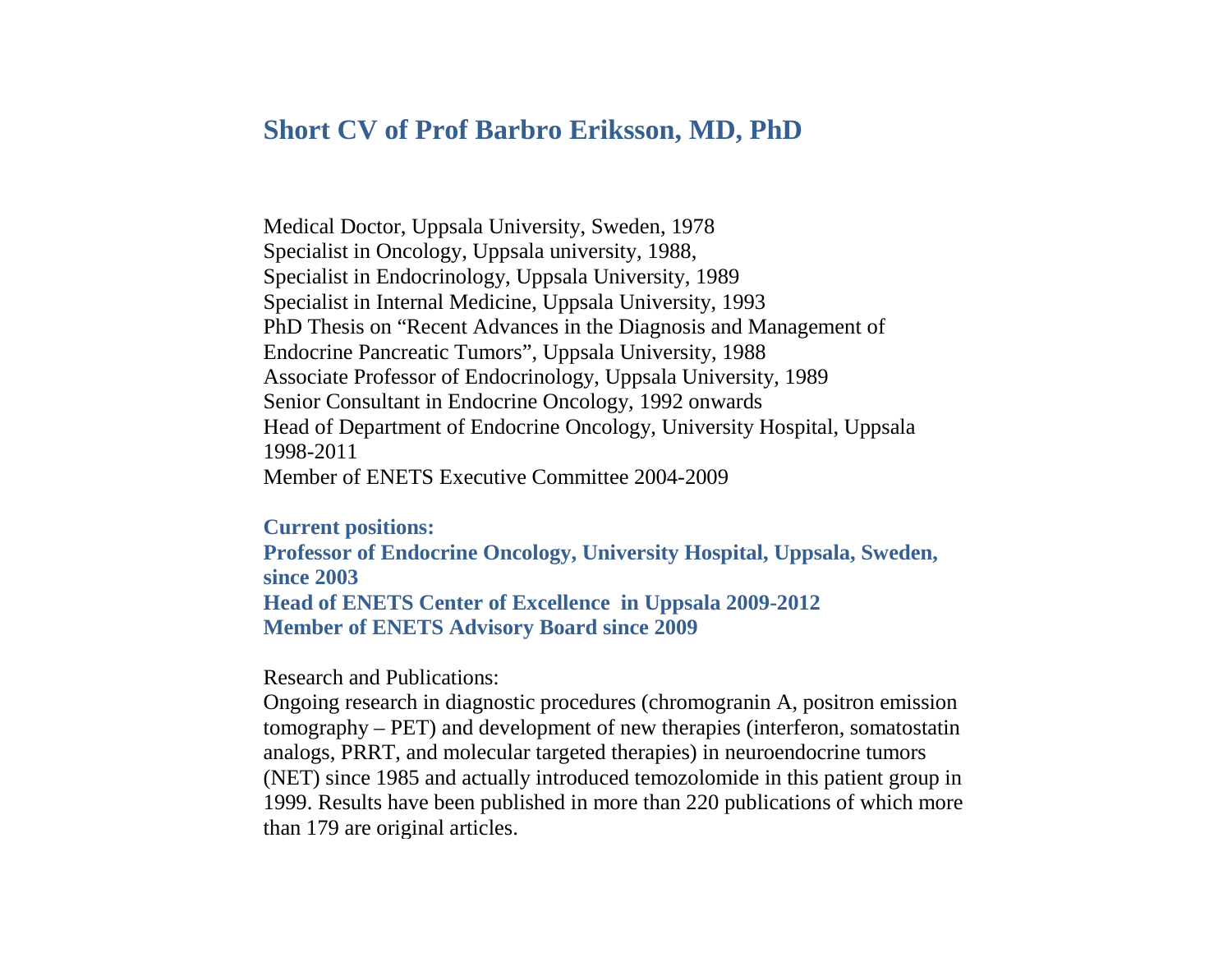#### **Bernd KASPER, Prof. Dr. med.**



Prof. Bernd Kasper studied Medicine at the University of Heidelberg. In 2001, he finalised his thesis at the German Cancer Research Centre (DKFZ) in Heidelberg, dealing with new treatment strategies for chronic myelogenous leukaemia patients using the tyrosine kinase inhibitor imatinib. To deepen his training, he stayed in London (Imperial College School of Medicine, Hammersmith Hospital, Department of Haematology, under the supervision of Prof. J.M. Goldman) and Brussels (Jules Bordet Institute, Medical Oncology Clinic, under the supervision of Prof. M. Piccart-Gebhart). In 2007 and 2008, he specialized in Internal Medicine and Medical Haematology/Oncology at the Department of Internal Medicine V at the University of Heidelberg. Currently, he works together with Prof. Peter Hohenberger at the Sarcoma Unit of the Interdisciplinary Tumor Center Mannheim (ITM) at the Mannheim University Medical Center. Since 2011, he is the Leading Physician and coordinator of the ITM. Since 2002, his special interest lies in the treatment of patients with bone and soft tissue sarcomas including GIST and desmoids. He focuses on clinical research projects and clinical phase I/II/III trials and works on the molecular characterization of desmoid tumours. He is head of the study center of the German Interdisciplinary Sarcoma Group (GISG) and is active in national and international study groups (AIO, EORTC). The aim of Professor Kasper is to look for new active anticancer drugs in solid tumors which will be of increasing benefit to patients.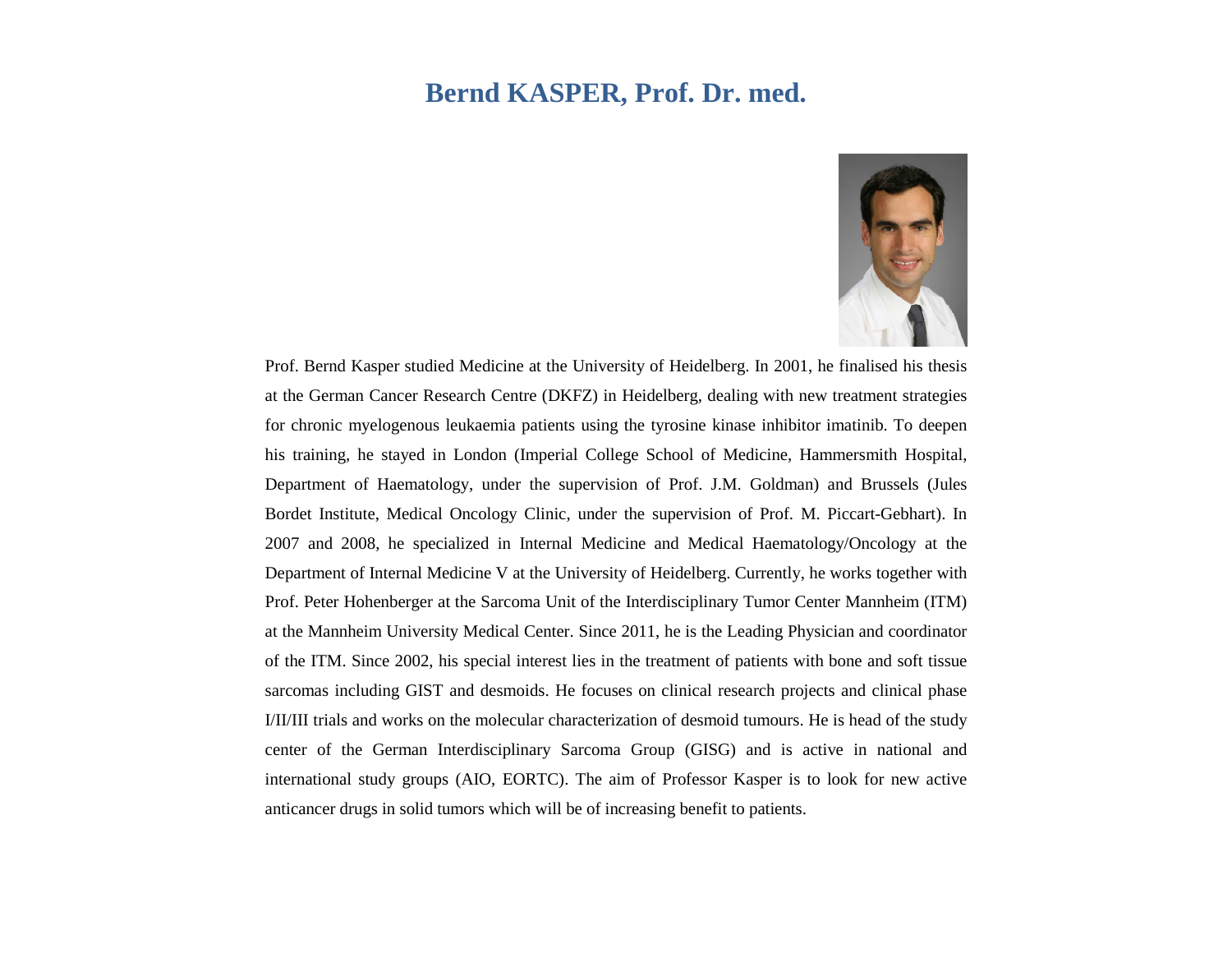# **EESTI VÄHISTATISTIKA**

- Aastas > 7000 esmase vähijuhu(2008- 7122 , haigestumus tõusutendentsiga)
- Aastas sureb vähki ca 3600 inimest
- Elulemus tõusutendentsiga
- Vähi levijuhte seisuga 31.12.2008 on ca 45000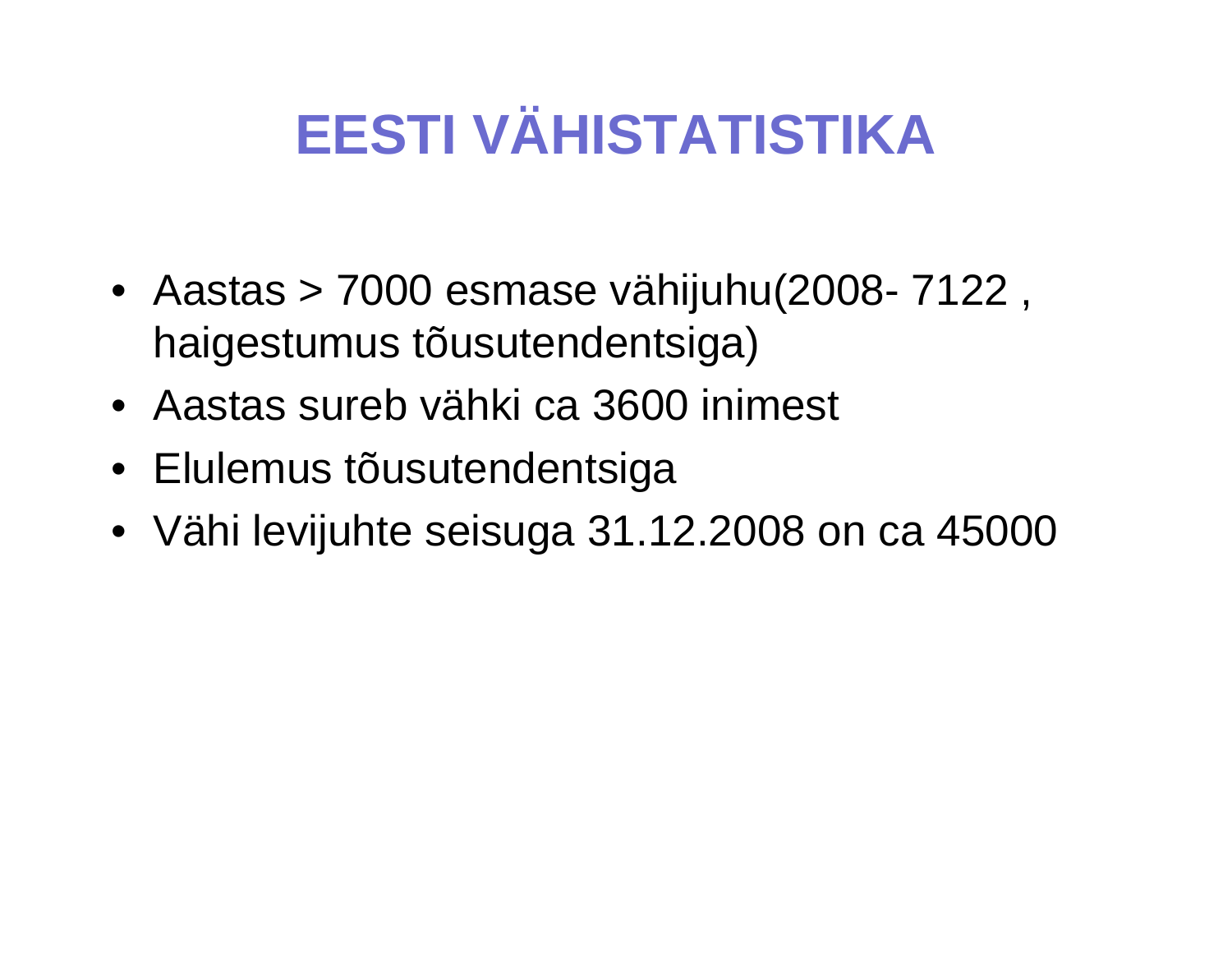### **SAGEDASEMAD VÄHIPAIKMED MEESTEL2008**



Eesti Vähiregister, 2012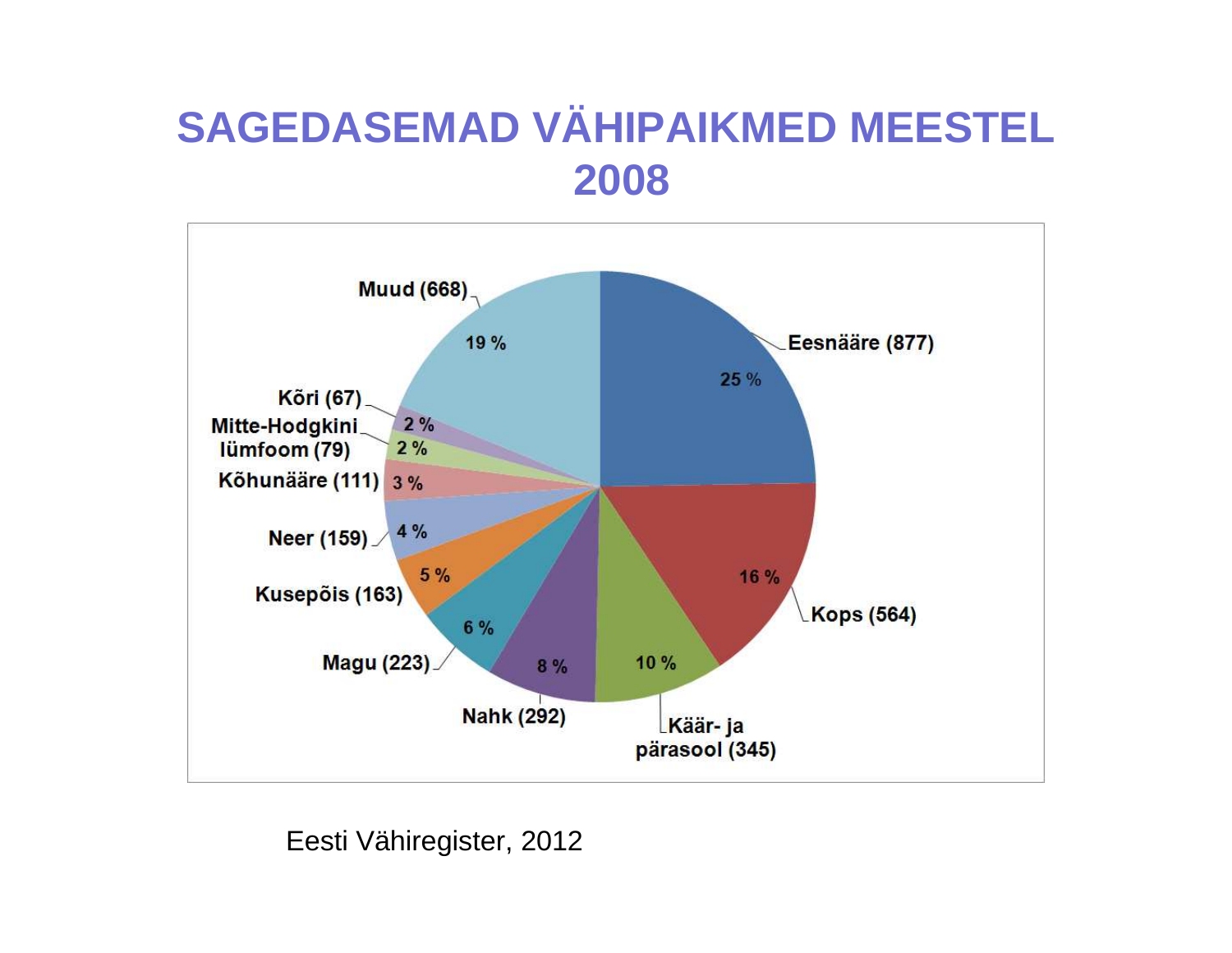# **SAGEDASEMAD VÄHIPAIKMED MEESTEL2008**

| Paige             | $RHK-10$        | Esmasjuhud |       | Haigestumuskordaja          |                |  |
|-------------------|-----------------|------------|-------|-----------------------------|----------------|--|
|                   |                 |            |       | $(100\ 000\ \text{in. k.})$ |                |  |
|                   |                 | Arv        | $\%$  | <b>Tavaline</b>             | Standarditud** |  |
| Eesnääre          | C61             | 877        | 24,7  | 142,1                       | 88,2           |  |
| Kops              | $C33-C34$       | 564        | 15,9  | 91,4                        | 57,7           |  |
| <b>Nahk</b>       | C <sub>44</sub> | 292        | 8,2   | 47,3                        | 29,1           |  |
| Magu              | C16             | 223        | 6,3   | 36,1                        | 23,8           |  |
| Käärsool          | C18             | 204        | 5,7   | 33,0                        | 20,5           |  |
| Kusepõis          | C67             | 163        | 4,6   | 26,4                        | 16,2           |  |
| <b>Neer</b>       | $C64-C65$       | 159        | 4,5   | 25,8                        | 17,5           |  |
| Pärasool          | C19-C21         | 141        | 4,0   | 22,8                        | 14,1           |  |
| Kõhunääre         | C <sub>25</sub> | 111        | 3,1   | 18,0                        | 11,3           |  |
| Mitte-Hodgkini 1. | C82-C86/C96     | 79         | 2,2   | 12,8                        | 8,3            |  |
| Kõik paikmed      | $COO$ -C97      | 3548       | 100,0 | 574,7                       | 369,2          |  |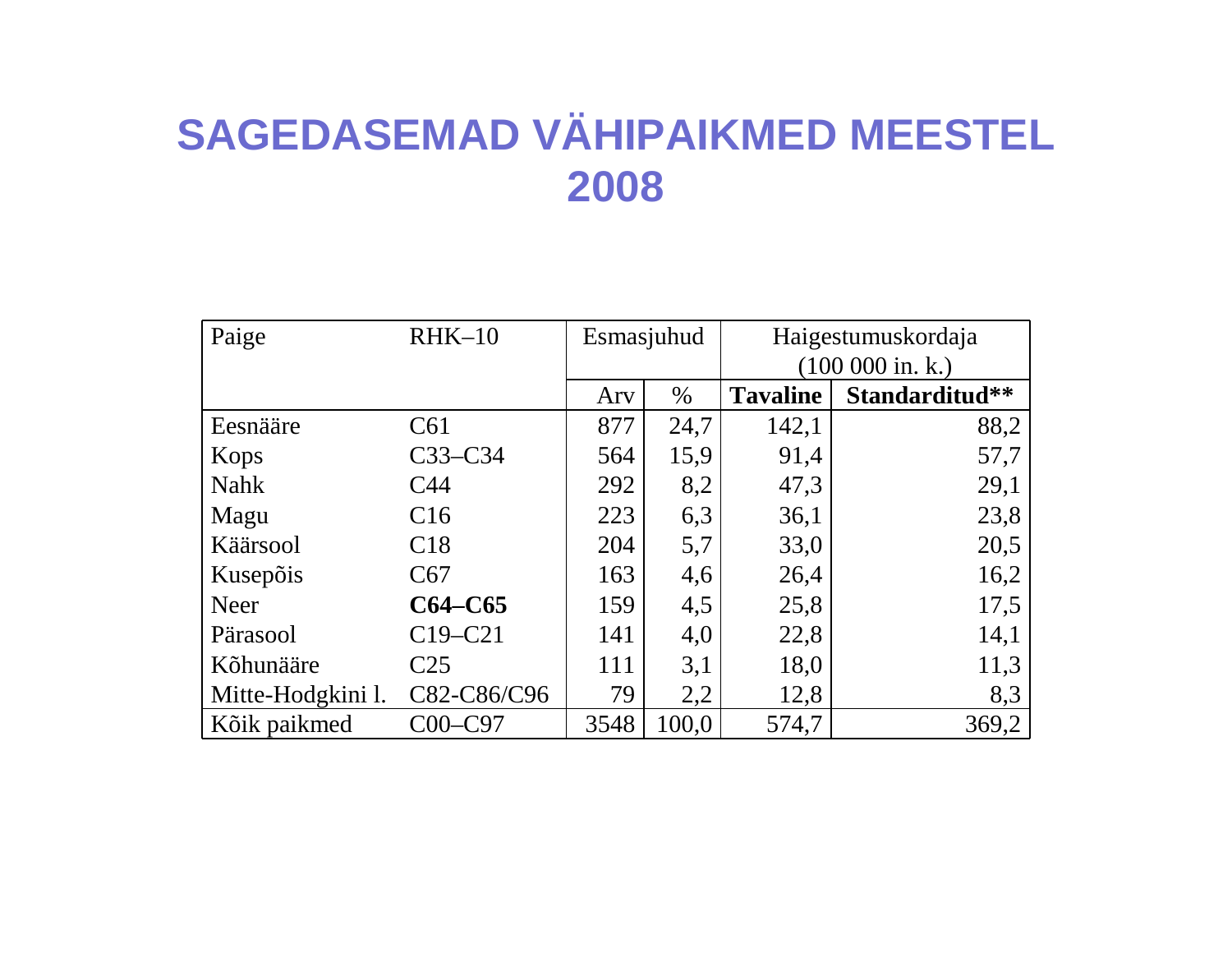### **SAGEDASEMAD VÄHIPAIKMED NAISTEL2008**



Eesti Vähiregister, 2012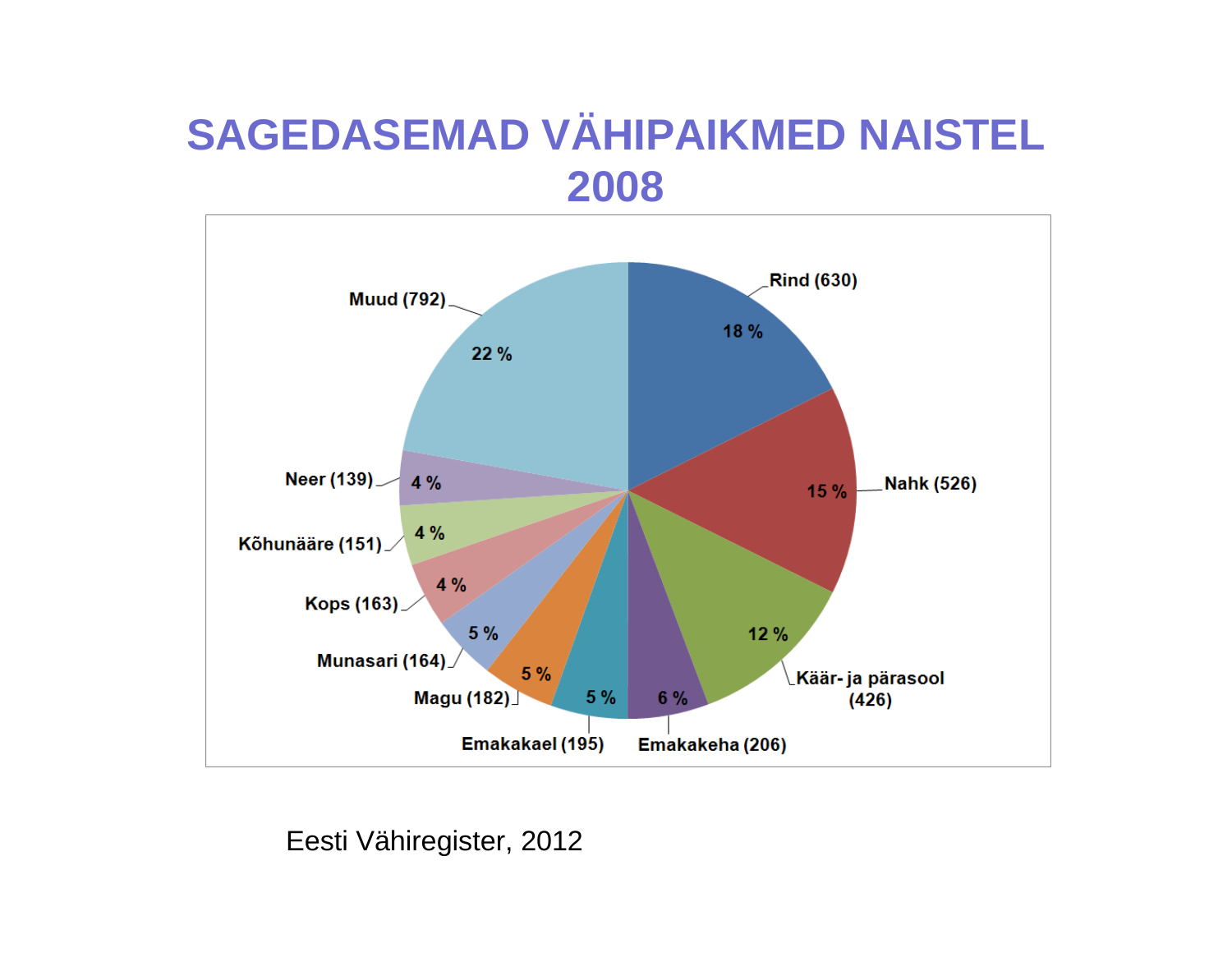# **SAGEDASEMAD VÄHIPAIKMED NAISTEL2008**

| Paige        | $RHK-10$        | Esmasjuhud |       | Haigestumuskordaja   |                |  |
|--------------|-----------------|------------|-------|----------------------|----------------|--|
|              |                 |            |       | $(100\ 000\$ in. k.) |                |  |
|              |                 | Ary        | $\%$  | <b>Tavaline</b>      | Standarditud** |  |
| <b>Rind</b>  | C50             | 630        | 26,9  | 87,1                 | 49,4           |  |
| <b>Nahk</b>  | C <sub>44</sub> | 526        | 14,7  | 72,7                 | 31,6           |  |
| Käärsool     | C18             | 289        | 8,1   | 40,0                 | 15,3           |  |
| Emakakeha    | C54             | 206        | 5,8   | 28,5                 | 15,0           |  |
| Emakakael    | C <sub>53</sub> | 195        | 5,5   | 27,0                 | 18,1           |  |
| Magu         | C16             | 182        | 5,1   | 25,2                 | 10,2           |  |
| Munasari     | C <sub>56</sub> | 164        | 4,6   | 22,7                 | 11,9           |  |
| Kops         | $C33-C34$       | 163        | 4,6   | 22,5                 | 9,5            |  |
| Kõhunääre    | C <sub>25</sub> | 151        | 4,2   | 20,9                 | 7,8            |  |
| Neer         | $C64-C65$       | 139        | 3,9   | 19,2                 | 9,1            |  |
| Kõik paikmed | $C$ 00-C97      | 3574       | 100,0 | 494,1                | 241,1          |  |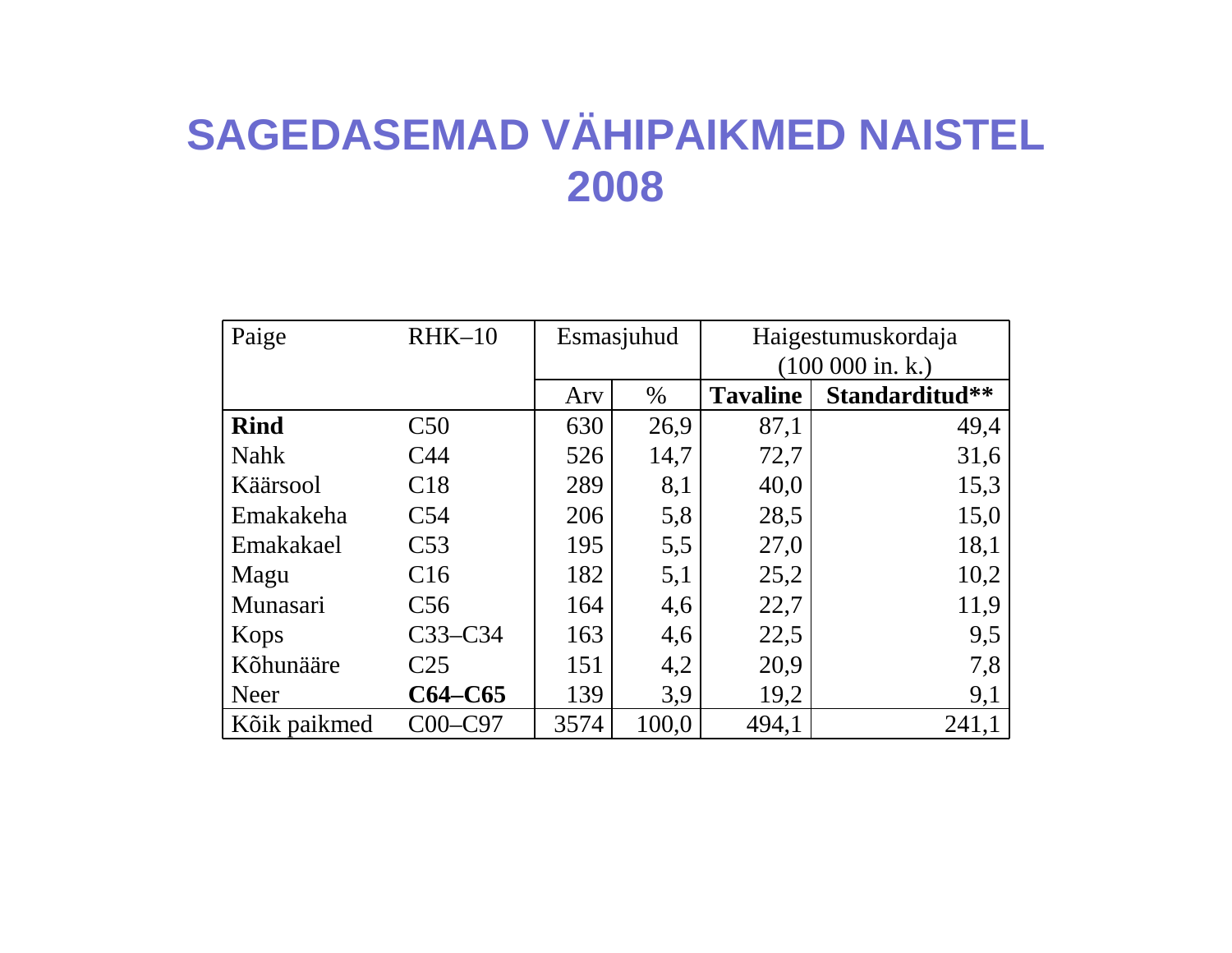#### **LUU- JA LIIGESKÕHRE, MESOTEELKOE JA PEHMETE KUDEDE PAHALOOMULISED KASVAJAD2008**

| Paige                            | $RHK-10$        | Esmasjuhud |        |
|----------------------------------|-----------------|------------|--------|
|                                  |                 | Mehed      | Naised |
| Luu- ja liigeskõhr               | $C40-C41$       | 15         |        |
| Mesotelioom                      | C <sub>45</sub> | 3          |        |
| Kaposi sarkoom                   | C <sub>46</sub> |            |        |
| Perifeersed närvid ja autonoomne |                 |            |        |
| närvisüsteem                     | C <sub>47</sub> |            |        |
| Kõhukelmetagune vahemik ja       |                 |            |        |
| kõhukelme                        | C48             | 4          |        |
| Muu sidekude ja pehmed koed      | C49             |            |        |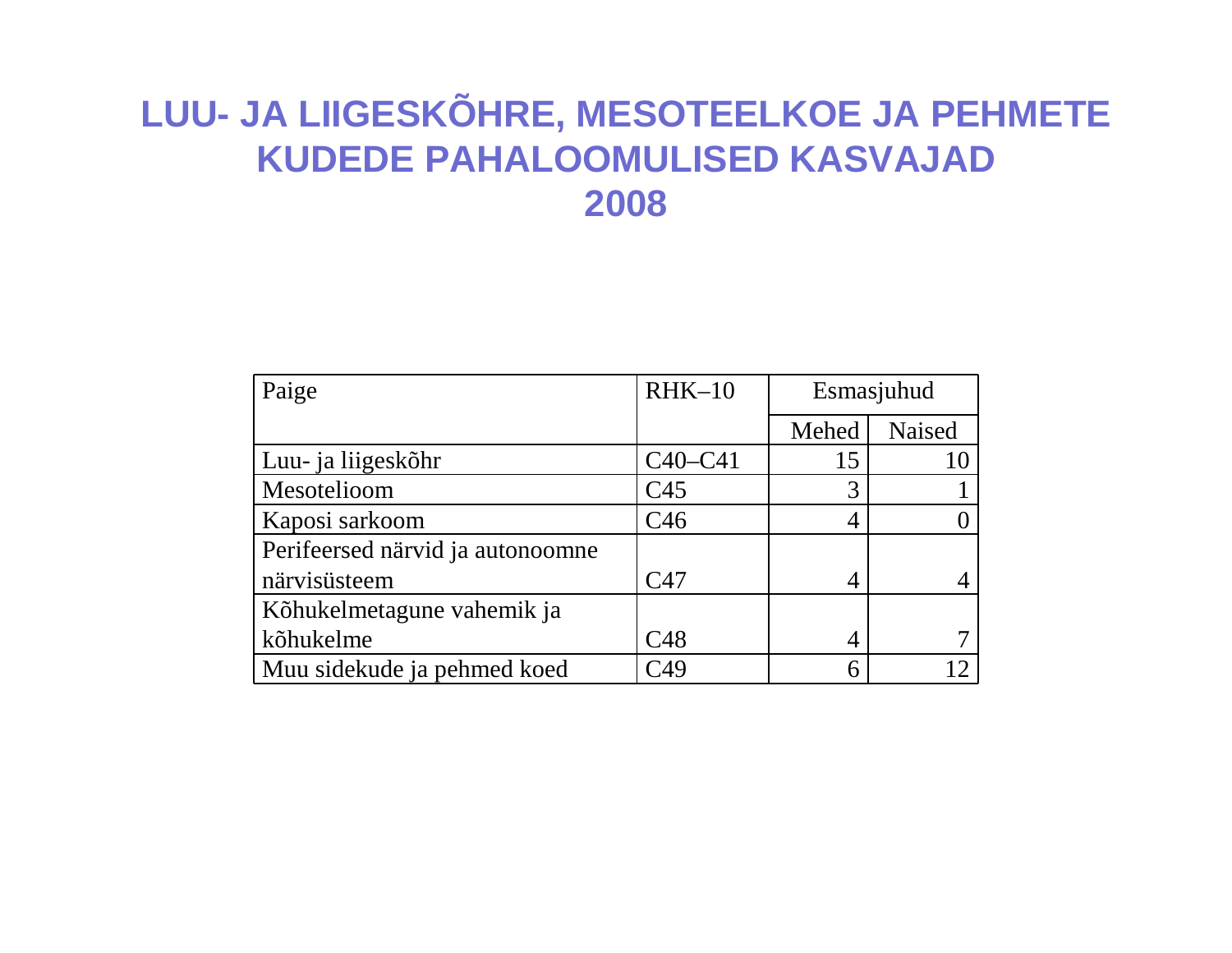### **ESMAJUHTUDE ARV VANUSETI2008**



Eesti Vähiregister, 2012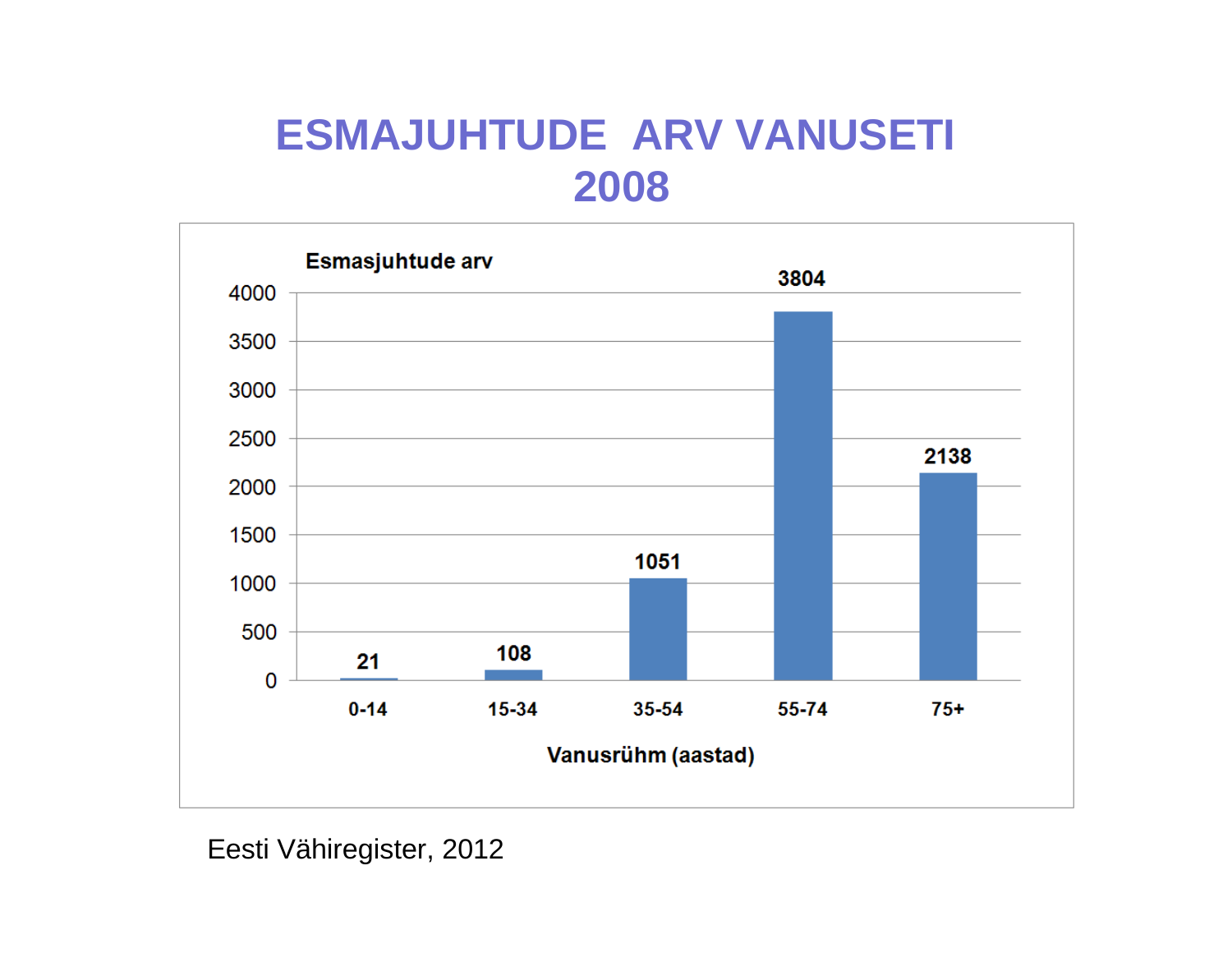### **MIS ON HARVA ESINEV KASVAJA EHK HARVIKKASVAJA?**

- Harvikkasvaja <5 juhu / 100 000 el. aastas(sarkoomid, silmakasvajad, peensoolekasvajad, kusejuha ja suguti kasvajad jne.)
- • Üliharva esinevad kasvajad<1,5 juhu/ 100 000 el. aastas(GIST, neuroendokriintuumorid, KNS v.a peaaju, immuunoprol.-haigused) või kuni 1/50 000el.(näiteks rinnavähk meestel)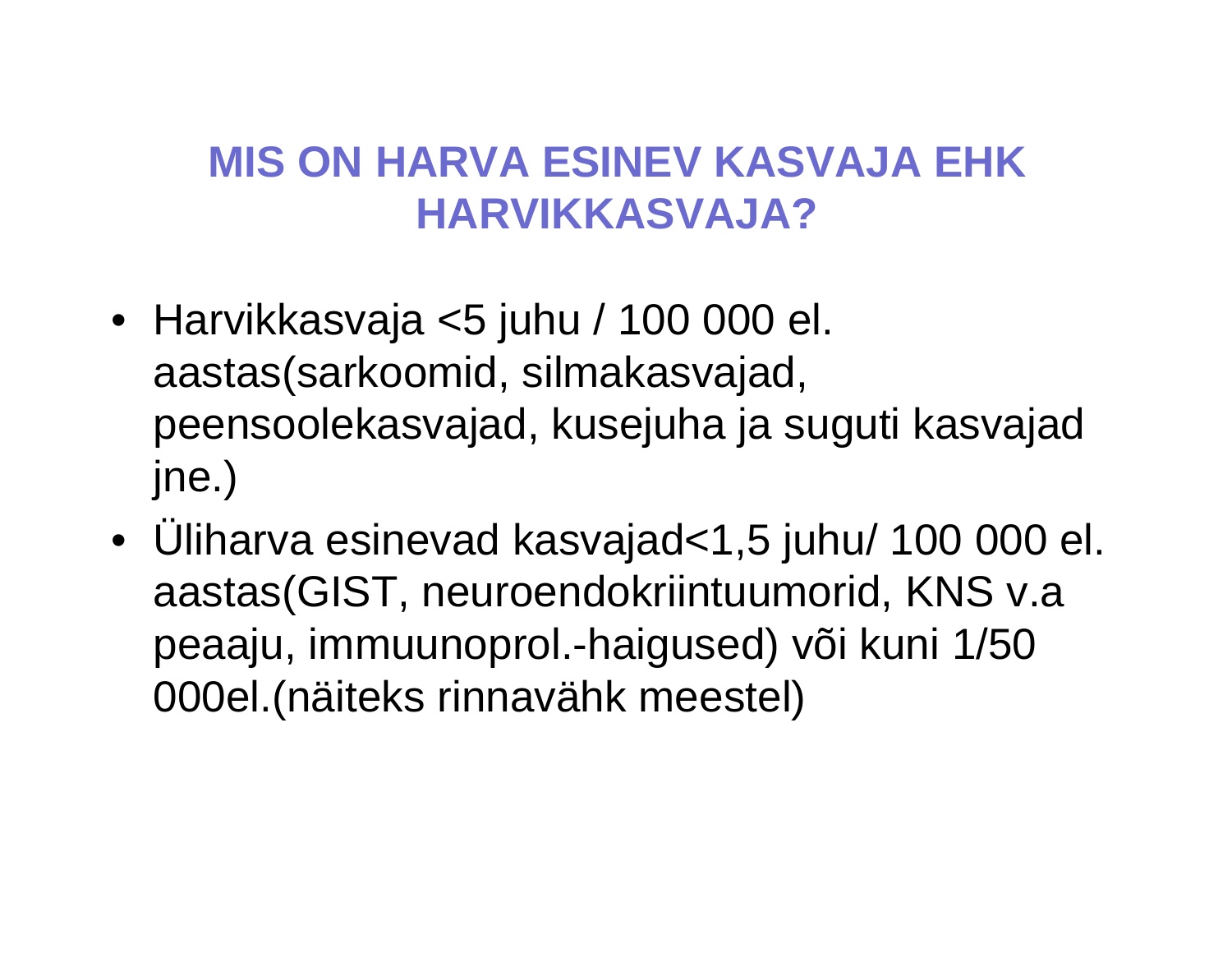## **HARVA ESINEVAD KASVAJAD MEESTEL**

- Süljenäärmekasvajad
- Peensoolekasvajad
- Anus'e ehk päraku piirkonna kasvajad
- •Ninaõõne ja nina kõrvakoobaste kasvajad
- •Rindkerekasvajad(peale kopsukasvajate)
- Luukasvajad
- Side- ja pehmete kudede kasvajad
- Rinnavähk
- $\bullet$ Penise ehk suguti kasvajad
- Silmakasvajad
- •Neuroendokriinkasvajad ehk NET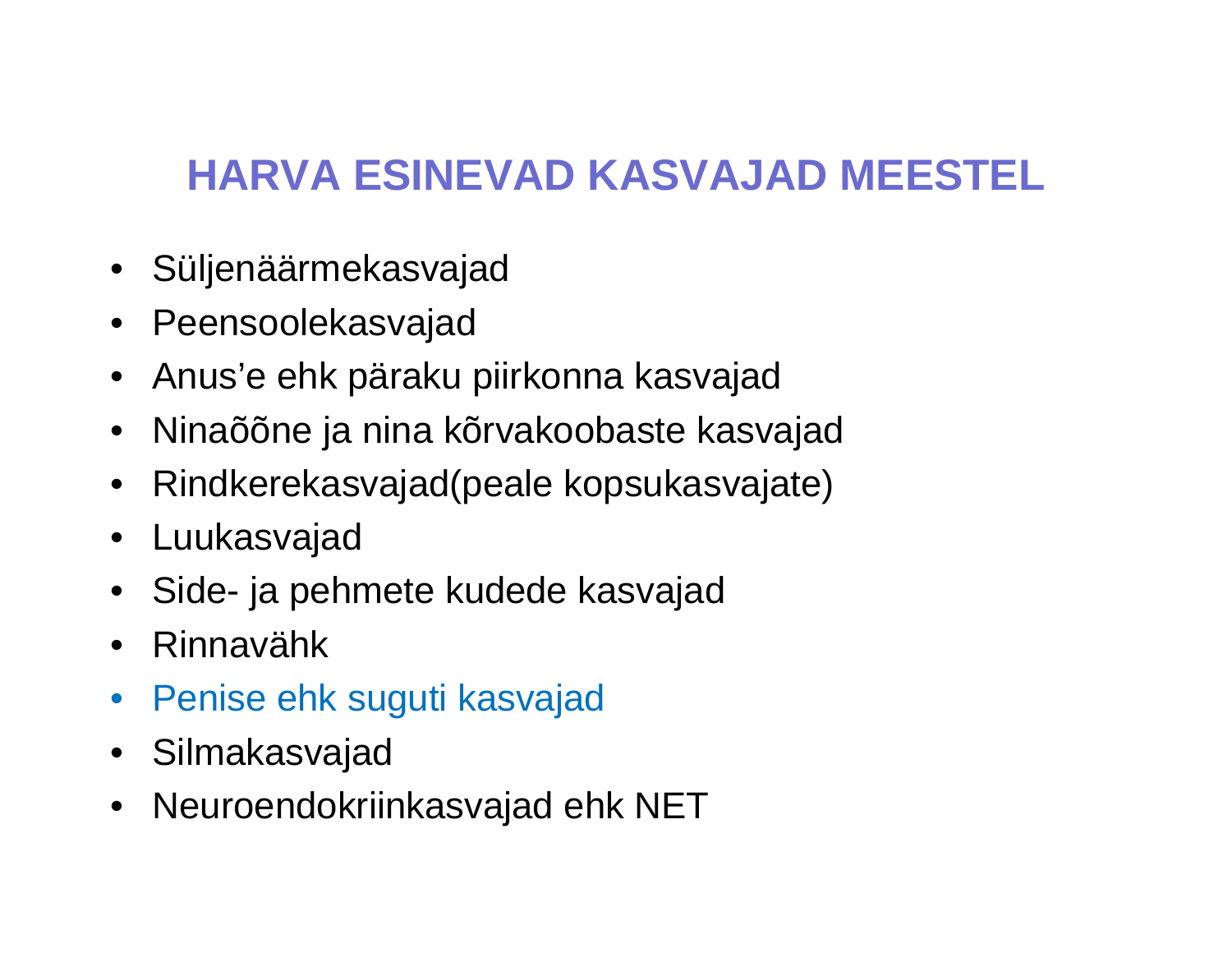# **HARVA ESINEVAD KASVAJAD NAISTEL**

- Süljenäärmekasvajad
- Peensoolekasvajad
- Anus'e ehk päraku piirkonna kasvajad
- $\bullet$ Ninaõõs ja nina kõrvakoobaste kasvajad
- $\bullet$ Rindkerekasvajad(peale kopsukasvajate)
- Luukasvajad
- Side- ja pehmete kudede kasvajad
- Vulva kasvajad
- Tupe kasvajad
- Silmakasvajad
- Neuroendokriinkasvajad ehk NET
- $\bullet$ Platsenta kasvajad